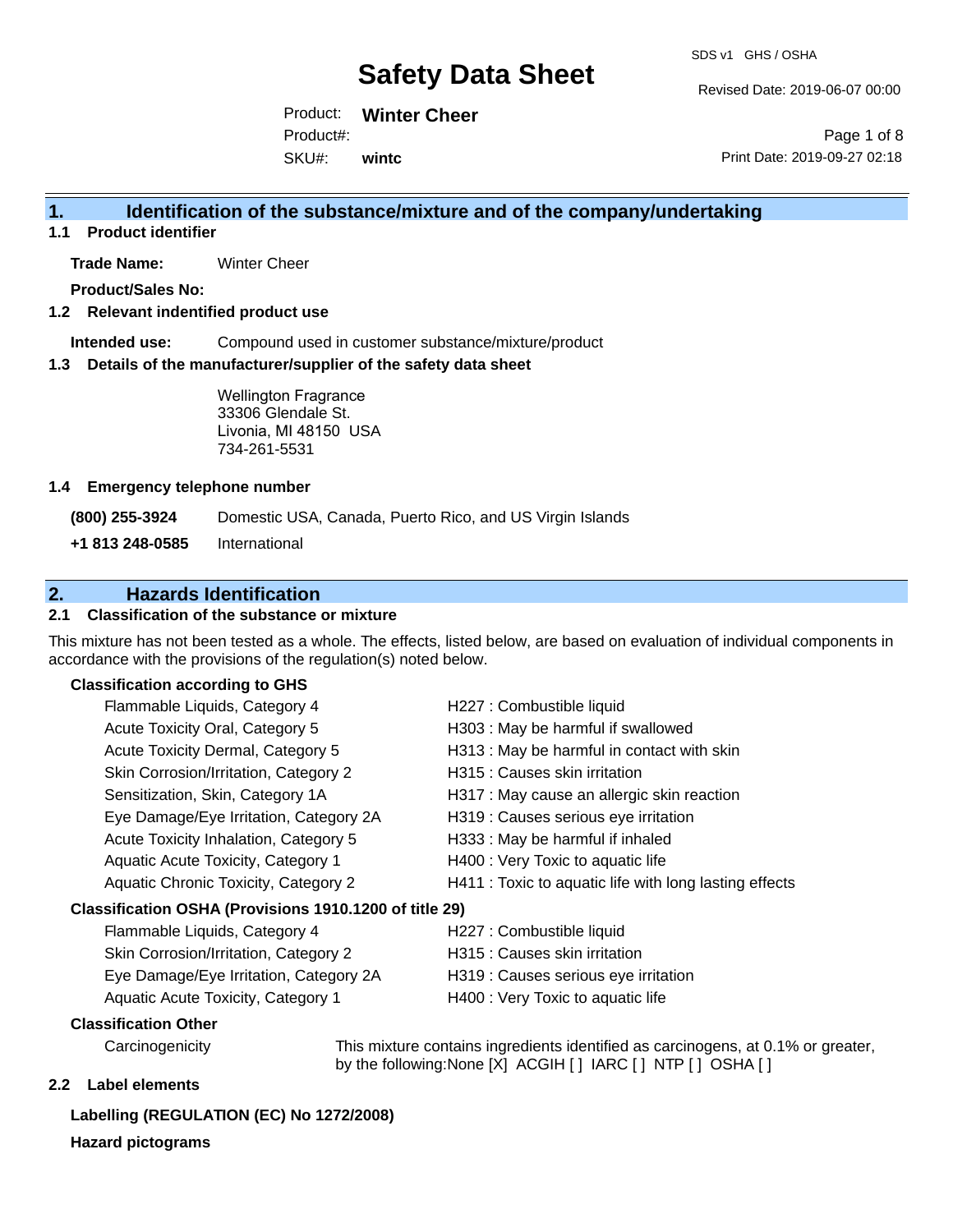Product: **Winter Cheer**

Product#:

SKU#: **wintc**



SDS v1 GHS / OSHA

Page 2 of 8 Print Date: 2019-09-27 02:18



**Signal Word: Warning**

| <b>Hazard statments</b> |                                                 |
|-------------------------|-------------------------------------------------|
| H227                    | Combustible liquid                              |
| H303                    | May be harmful if swallowed                     |
| H313                    | May be harmful in contact with skin             |
| H315                    | Causes skin irritation                          |
| H317                    | May cause an allergic skin reaction             |
| H319                    | Causes serious eye irritation                   |
| H333                    | May be harmful if inhaled                       |
| H400                    | Very Toxic to aquatic life                      |
| H411                    | Toxic to aquatic life with long lasting effects |
|                         |                                                 |

### **Precautionary Statements**

#### **Prevention:**

| Keep cool                                                                                                                        |
|----------------------------------------------------------------------------------------------------------------------------------|
| Wash hands thoroughly after handling                                                                                             |
| Contaminated work clothing should not be allowed out of the workplace                                                            |
| Avoid release to the environment                                                                                                 |
|                                                                                                                                  |
| IF ON SKIN: Wash with soap and water                                                                                             |
| IF INHALED: Call a POISON CENTER or doctor/physician if you feel unwell                                                          |
| IF IN EYES: Rinse cautiously with water for several minutes Remove contact lenses if<br>present and easy to do. continue rinsing |
| Call a POISON CENTER or doctor/physician if you feel unwell                                                                      |
| If skin irritation or a rash occurs: Get medical advice/attention                                                                |
| If eye irritation persists: Get medical advice/attention                                                                         |
|                                                                                                                                  |

| <b>FJJI TFJIJ</b> | <u>II eye illiladiyi persists. Gel filegiyal adviye/alteriliyi i</u>                                                                  |
|-------------------|---------------------------------------------------------------------------------------------------------------------------------------|
| P362              | Take off contaminated clothing and wash before reuse                                                                                  |
| P363              | Wash contaminated clothing before reuse                                                                                               |
| P370 + P378       | In case of fire: Use Carbon dioxide (CO2), Dry chemical, or Foam for extinction. Do not use<br>a direct water jet on burning material |
| P391              | <b>Collect Spillage</b>                                                                                                               |

## **2.3 Other Hazards**

### **no data available**

# **3. Composition/Information on Ingredients**

### **3.1 Mixtures**

This product is a complex mixture of ingredients, which contains among others the following substance(s), presenting a health or environmental hazard within the meaning of the UN Globally Harmonized System of Classification and Labeling of Chemicals (GHS):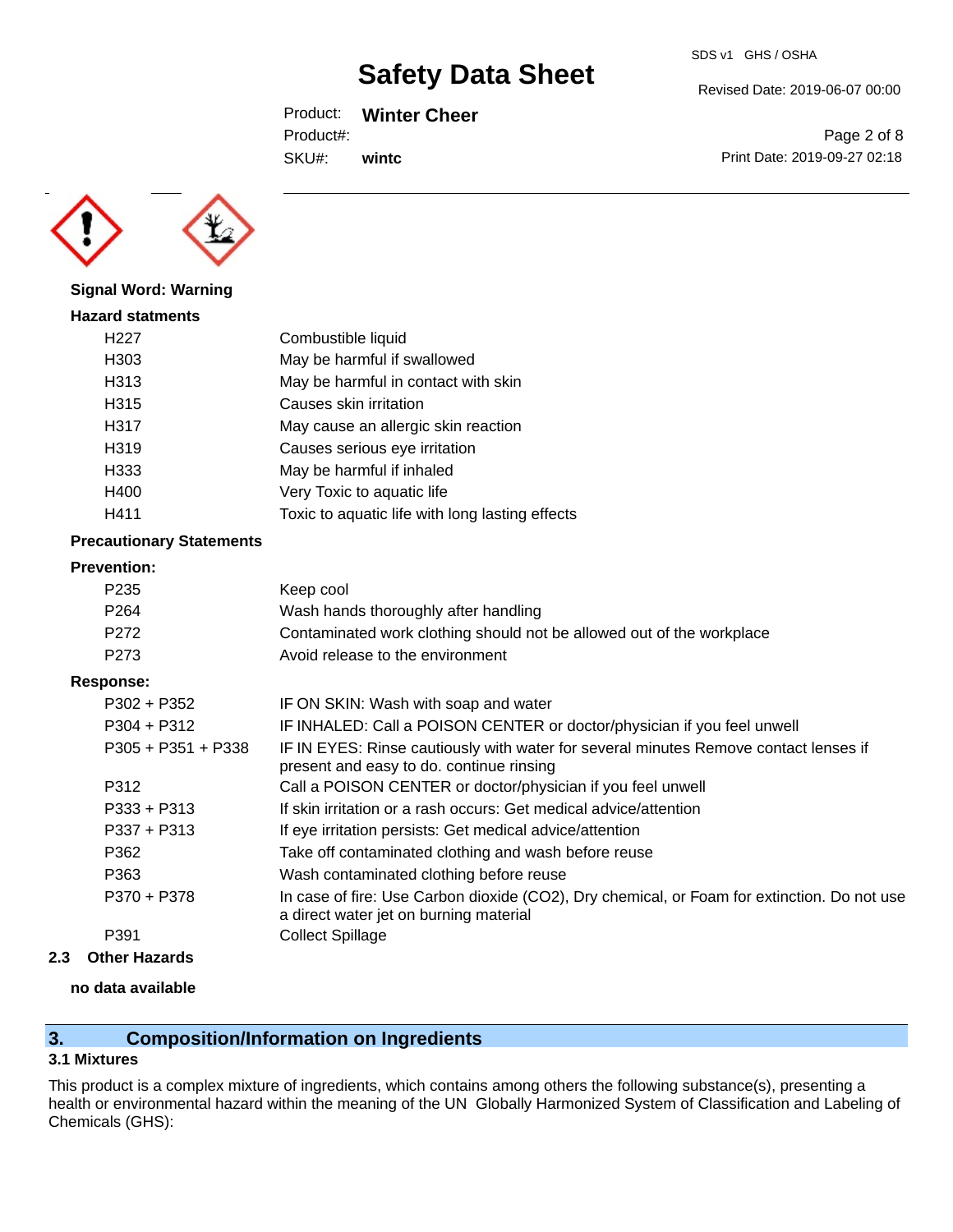SDS v1 GHS / OSHA

Revised Date: 2019-06-07 00:00

| Product: | <b>Winter Cheer</b> |  |
|----------|---------------------|--|
|----------|---------------------|--|

Product#:

SKU#: **wintc**

Page 3 of 8 Print Date: 2019-09-27 02:18

| CAS#<br>Ingredient     | EC#                                                      | Conc.<br>Range | <b>GHS Classification</b>           |  |  |
|------------------------|----------------------------------------------------------|----------------|-------------------------------------|--|--|
| 120-51-4               | 204-402-9                                                | $50 - 60%$     | H302; H313; H400; H411              |  |  |
| <b>Benzyl Benzoate</b> |                                                          |                |                                     |  |  |
| 101-39-3               | 202-938-8                                                | $5 - 10%$      | H303; H317; H401                    |  |  |
|                        | alpha-Methylcinnamaldehyde                               |                |                                     |  |  |
| 5989-27-5              | 227-813-5                                                | $5 - 10%$      | H226; H304; H315; H317; H400; H410  |  |  |
| Limonene               |                                                          |                |                                     |  |  |
| 104-55-2               | 203-213-9                                                | $5 - 10%$      | H303; H312; H315; H317; H319; H401  |  |  |
| Cinnamal               |                                                          |                |                                     |  |  |
| 77-83-8                | 201-061-8                                                | $2 - 5%$       | H317; H401; H411                    |  |  |
|                        | Ethyl Methylphenylglycidate                              |                |                                     |  |  |
| 142-92-7               | 205-572-7                                                | $2 - 5%$       | H226; H316; H401; H411              |  |  |
| Hexyl acetate          |                                                          |                |                                     |  |  |
| $88 - 41 - 5$          | 201-828-7                                                | $2 - 5%$       | H227; H303; H316; H401; H411        |  |  |
|                        | 2-t-Butylcyclohexyl acetate                              |                |                                     |  |  |
| $97 - 53 - 0$          | 202-589-1                                                | $2 - 5%$       | H303; H316; H317; H319; H401        |  |  |
| Eugenol                |                                                          |                |                                     |  |  |
| $140 - 11 - 4$         | 205-399-7                                                | $2 - 5%$       | H303; H401; H412                    |  |  |
| Benzyl acetate         |                                                          |                |                                     |  |  |
| 80-54-6                | 201-289-8                                                | $2 - 5%$       | H227; H302; H315; H317; H361; H401; |  |  |
|                        | <b>Butylphenyl Methylpropional</b>                       |                | H412                                |  |  |
| 104-67-6               | 203-225-4                                                | $2 - 5%$       | H316; H402; H412                    |  |  |
|                        | gamma-Undecalactone                                      |                |                                     |  |  |
| 706-14-9               | 211-892-8                                                | $2 - 5%$       | H316                                |  |  |
| gamma-Decalactone      |                                                          |                |                                     |  |  |
| 105-54-4               | 203-306-4                                                | $1 - 2%$       | H226; H401                          |  |  |
| Ethyl butyrate         |                                                          |                |                                     |  |  |
| 103-26-4               | 203-093-8                                                | $1 - 2%$       | H303; H317                          |  |  |
| Methyl cinnamate       |                                                          |                |                                     |  |  |
| 104-54-1               | 203-212-3                                                | $1 - 2%$       | H303; H317                          |  |  |
| Cinnamyl Alcohol       |                                                          |                |                                     |  |  |
| 5392-40-5              | 226-394-6                                                | $0.1 - 1.0 %$  | H313; H315; H317; H319; H401        |  |  |
| Citral                 |                                                          |                |                                     |  |  |
|                        | See Section 16 for full text of GHS classification codes |                |                                     |  |  |

See Section 16 for full text of GHS classification codes which where not shown in section 2

Total Hydrocarbon Content (%  $w/w$ ) = 6.96

| $\boldsymbol{A}$ .<br><b>First Aid Measures</b><br><b>Description of first aid measures</b><br>4.1 |                                                                                                 |
|----------------------------------------------------------------------------------------------------|-------------------------------------------------------------------------------------------------|
| Inhalation:                                                                                        | Remove from exposure site to fresh air and keep at rest.<br>Obtain medical advice.              |
| Eye Exposure:                                                                                      | Flush immediately with water for at least 15 minutes.<br>Contact physician if symptoms persist. |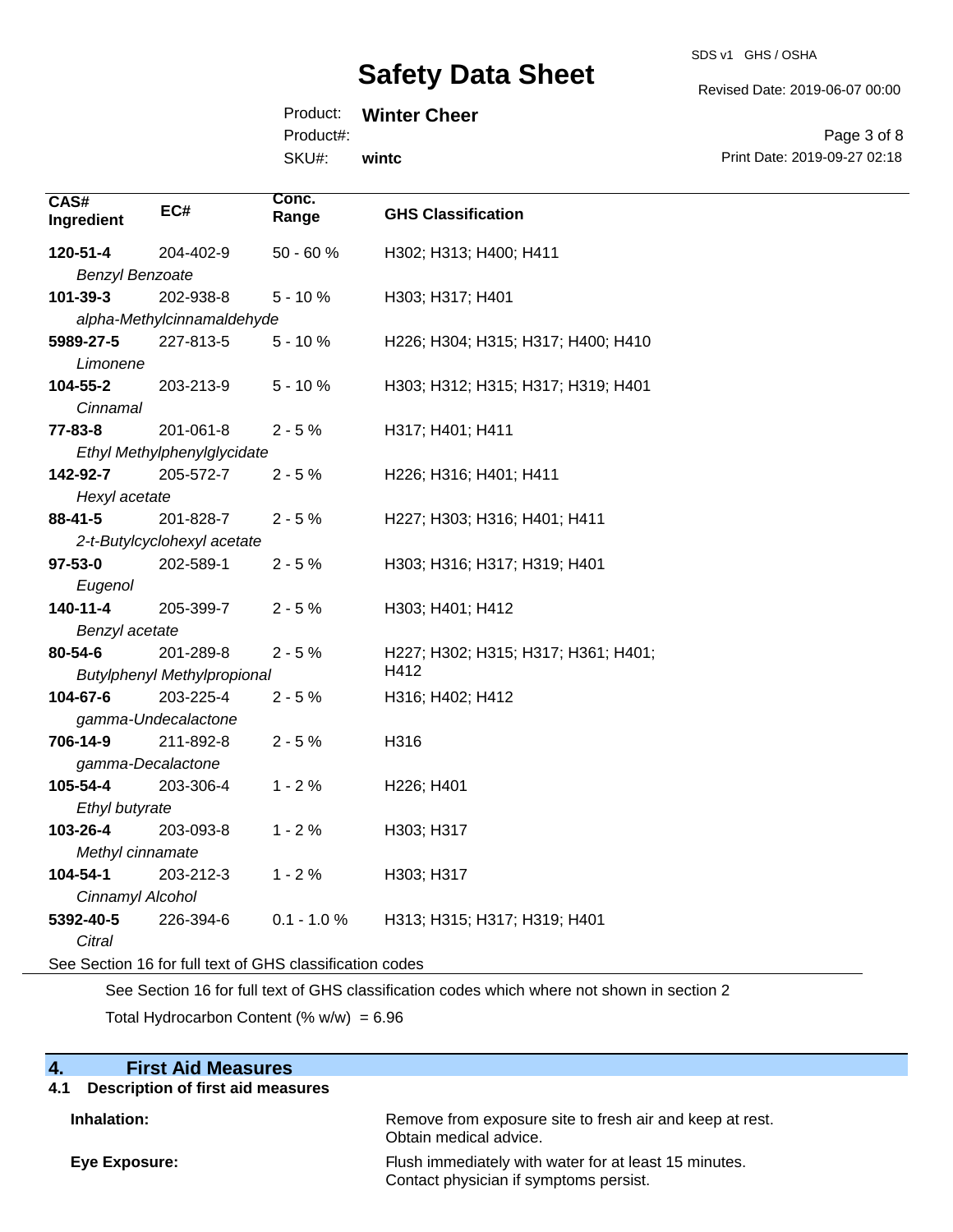SDS v1 GHS / OSHA

|                                                                 |                                                                                | <b>Salety Data Slieet</b>                         | Revised Date: 2019-06-07 00:00                                      |  |
|-----------------------------------------------------------------|--------------------------------------------------------------------------------|---------------------------------------------------|---------------------------------------------------------------------|--|
|                                                                 | Product:                                                                       | <b>Winter Cheer</b>                               |                                                                     |  |
|                                                                 | Product#:                                                                      |                                                   | Page 4 of 8                                                         |  |
|                                                                 | SKU#:                                                                          | wintc                                             | Print Date: 2019-09-27 02:18                                        |  |
| <b>Skin Exposure:</b>                                           |                                                                                | Contact physician if symptoms persist.            | Remove contaminated clothes. Wash thoroughly with water (and soap). |  |
| Ingestion:                                                      |                                                                                | Rinse mouth with water and obtain medical advice. |                                                                     |  |
| 4.2 Most important symptoms and effects, both acute and delayed |                                                                                |                                                   |                                                                     |  |
| <b>Symptoms:</b>                                                |                                                                                | no data available                                 |                                                                     |  |
| <b>Risks:</b>                                                   |                                                                                | Refer to Section 2.2 "Hazard Statements"          |                                                                     |  |
|                                                                 | 4.3 Indication of any immediate medical attention and special treatment needed |                                                   |                                                                     |  |
| <b>Treatment:</b>                                               |                                                                                | Refer to Section 2.2 "Response"                   |                                                                     |  |
| 5.<br><b>Fire-Fighting measures</b>                             |                                                                                |                                                   |                                                                     |  |
| <b>Extinguishing media</b><br>5.1                               |                                                                                |                                                   |                                                                     |  |
| Suitable:                                                       |                                                                                | Carbon dioxide (CO2), Dry chemical, Foam          |                                                                     |  |
| <b>Unsuitable</b>                                               |                                                                                | Do not use a direct water jet on burning material |                                                                     |  |
| 5.2 Special hazards arising from the substance or mixture       |                                                                                |                                                   |                                                                     |  |
| During fire fighting:<br>5.3 Advice for firefighters            |                                                                                | Water may be ineffective                          |                                                                     |  |
| <b>Further information:</b>                                     |                                                                                | Standard procedure for chemical fires             |                                                                     |  |

#### **6. Accidental Release Measures**

#### **6.1 Personal precautions, protective equipment and emergency procedures**

Avoid inhalation and contact with skin and eyes. A self-contained breathing apparatus is recommended in case of a major spill.

#### **6.2 Environmental precautions**

Keep away from drains, soil, and surface and groundwater.

#### **6.3 Methods and materials for containment and cleaning up**

Clean up spillage promptly. Remove ignition sources. Provide adequate ventilation. Avoid excessive inhalation of vapors. Gross spillages should be contained by use of sand or inert powder and disposed of according to the local regulations.

#### **6.4 Reference to other sections**

Not Applicable

### **7. Handling and Storage**

#### **7.1 Precautions for safe handling**

Apply according to good manufacturing and industrial hygiene practices with proper ventilation. Do not drink, eat or smoke while handling. Respect good personal hygiene.

#### **7.2 Conditions for safe storage, including any incompatibilities**

Store in a cool, dry and ventilated area away from heat sources and protected from light in tightly closed original container. Avoid uncoated metal container. Keep air contact to a minimum.

#### **7.3 Specific end uses**

No information available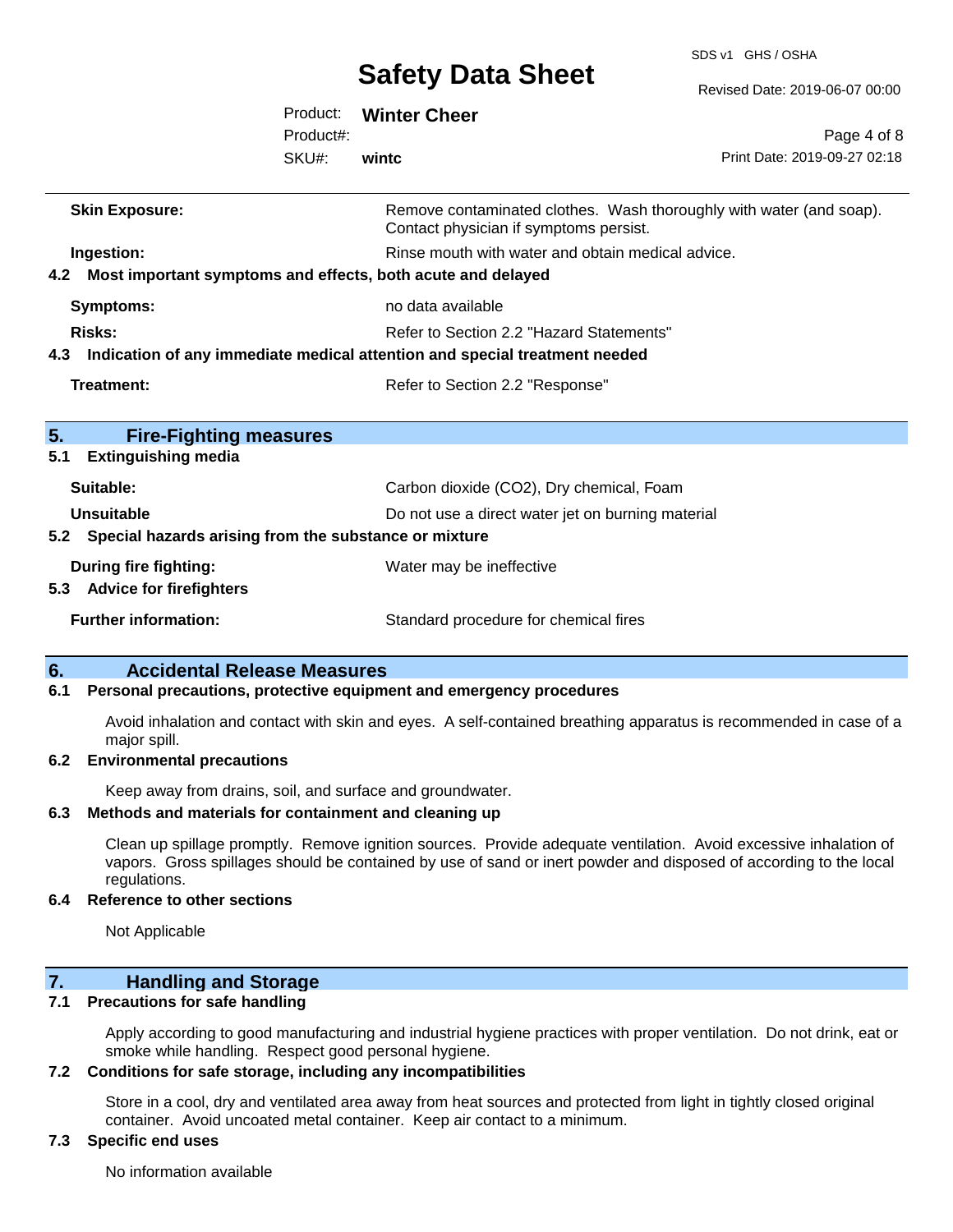Revised Date: 2019-06-07 00:00

Product: **Winter Cheer** SKU#: Product#: **wintc**

Page 5 of 8 Print Date: 2019-09-27 02:18

| 8.                                                    | <b>Exposure Controls/Personal Protection</b>                                                                                             |
|-------------------------------------------------------|------------------------------------------------------------------------------------------------------------------------------------------|
| 8.1 Control parameters                                |                                                                                                                                          |
| <b>Exposure Limits:</b>                               |                                                                                                                                          |
| <b>Component</b>                                      | ACGIH<br>ACGIH<br><b>OSHA</b><br><b>OSHA</b><br>STEL ppm TWA ppm STEL ppm<br>TWA ppm                                                     |
| 140-11-4<br>Benzyl acetate                            | 10                                                                                                                                       |
| <b>Engineering Controls:</b>                          | Use local exhaust as needed.                                                                                                             |
| 8.2 Exposure controls - Personal protective equipment |                                                                                                                                          |
| Eye protection:                                       | Tightly sealed goggles, face shield, or safety glasses with brow guards and side shields, etc.<br>as may be appropriate for the exposure |
| <b>Respiratory protection:</b>                        | Avoid excessive inhalation of concentrated vapors. Apply local ventilation where appropriate.                                            |
| <b>Skin protection:</b>                               | Avoid Skin contact. Use chemically resistant gloves as needed.                                                                           |

# **9. Physical and Chemical Properties**

### **9.1 Information on basic physical and chemical properties**

| Appearance:                  | Liquid                       |
|------------------------------|------------------------------|
| Odor:                        | Conforms to Standard         |
| Color:                       | Pale Yellow to Yellow (G2-5) |
| <b>Viscosity:</b>            | Liquid                       |
| <b>Freezing Point:</b>       | Not determined               |
| <b>Boiling Point:</b>        | Not determined               |
| <b>Melting Point:</b>        | Not determined               |
| <b>Flashpoint (CCCFP):</b>   | 162 F (72.22 C)              |
| <b>Auto flammability:</b>    | Not determined               |
| <b>Explosive Properties:</b> | None Expected                |
| <b>Oxidizing properties:</b> | None Expected                |
| Vapor Pressure (mmHg@20 C):  | 0.3429                       |
| %VOC:                        | 0.34                         |
| Specific Gravity @ 25 C:     | 1.0380                       |
| Density $@25C$ :             | 1.0350                       |
| Refractive Index @ 20 C:     | 1.5345                       |
| Soluble in:                  | Oil                          |

# **10. Stability and Reactivity**

**10.1 Reactivity None 10.2 Chemical stability** Stable **10.3 Possibility of hazardous reactions** None known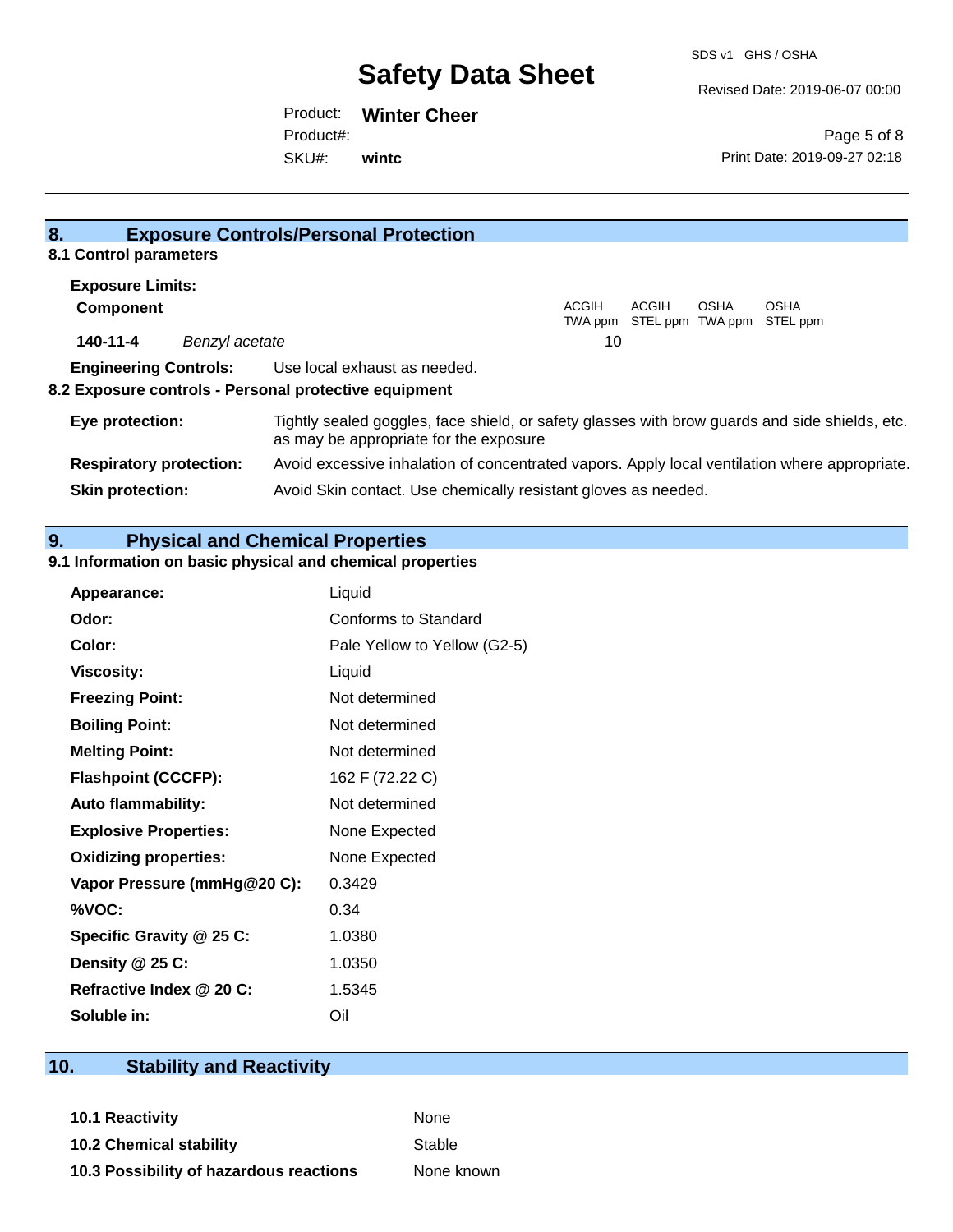SDS v1 GHS / OSHA

Revised Date: 2019-06-07 00:00

|             | Product: Winter Cheer |      |
|-------------|-----------------------|------|
| Product#:   |                       |      |
| SKU#: wintc |                       | Prin |

Page 6 of 8 Print Date: 2019-09-27 02:18

| 10.5 Incompatible materials | Str |
|-----------------------------|-----|
|                             |     |

**10.4 Conditions to avoid** None known

**10.5 Incompatible materials** Strong oxidizing agents, strong acids, and alkalis **10.6 Hazardous decomposition products** None known

**11. Toxicological Information** 

### **11.1 Toxicological Effects**

Acute Toxicity Estimates (ATEs) based on the individual Ingredient Toxicity Data utilizing the "Additivity Formula"

| Acute toxicity - Oral - (Rat) mg/kg                | (LD50: 2005.9616) May be harmful if swallowed            |
|----------------------------------------------------|----------------------------------------------------------|
| Acute toxicity - Dermal - (Rabbit) mg/kg           | (LD50: 3044.4213) May be harmful in contact with skin    |
| Acute toxicity - Inhalation - (Rat) mg/L/4hr       | (LD50: 44.6094) May be harmful if inhaled                |
| <b>Skin corrosion / irritation</b>                 | May be harmful if inhaled                                |
| Serious eye damage / irritation                    | Causes serious eye irritation                            |
| <b>Respiratory sensitization</b>                   | Not classified - the classification criteria are not met |
| <b>Skin sensitization</b>                          | May cause an allergic skin reaction                      |
| <b>Germ cell mutagenicity</b>                      | Not classified - the classification criteria are not met |
| Carcinogenicity                                    | Not classified - the classification criteria are not met |
| <b>Reproductive toxicity</b>                       | Not classified - the classification criteria are not met |
| Specific target organ toxicity - single exposure   | Not classified - the classification criteria are not met |
| Specific target organ toxicity - repeated exposure | Not classified - the classification criteria are not met |
| <b>Aspiration hazard</b>                           | Not classified - the classification criteria are not met |
|                                                    |                                                          |

| <b>Ecological Information</b><br>12. |
|--------------------------------------|
|--------------------------------------|

**12.1 Toxicity**

| <b>Acute acquatic toxicity</b>     | Very Toxic to aquatic life                      |
|------------------------------------|-------------------------------------------------|
| <b>Chronic acquatic toxicity</b>   | Toxic to aquatic life with long lasting effects |
| <b>Toxicity Data on soil</b>       | no data available                               |
| <b>Toxicity on other organisms</b> | no data available                               |
|                                    |                                                 |
| 12.2 Persistence and degradability | no data available                               |
| 12.3 Bioaccumulative potential     | no data available                               |
| 12.4 Mobility in soil              | no data available                               |
| 12.5 Other adverse effects         | no data available                               |

### **13. Disposal Conditions**

#### **13.1 Waste treatment methods**

Do not allow product to reach sewage systems. Dispose of in accordance with all local and national regulations. Send to a licensed waste management company.The product should not be allowed to enter drains, water courses or the soil. Do not contaminate ponds, waterways or ditches with chemical or used container.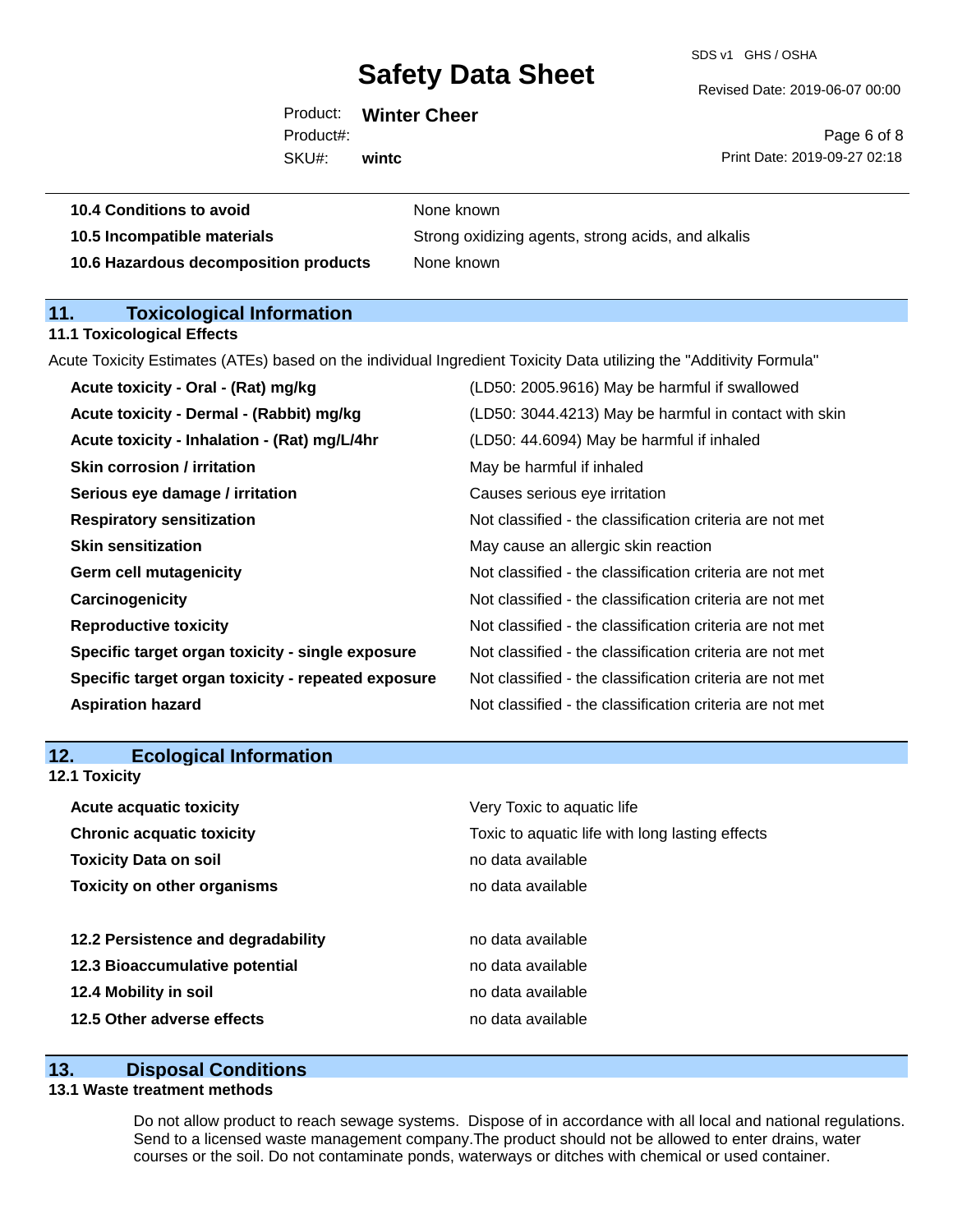SDS v1 GHS / OSHA

Revised Date: 2019-06-07 00:00

Product: **Winter Cheer** SKU#: Product#: **wintc**

Page 7 of 8 Print Date: 2019-09-27 02:18

# **14. Transport Information**

| <b>Marine Pollutant</b>                                       | Yes. Ingredient of greatest environmental impact:<br>120-51-4 : (50 - 60 %) : Benzyl Benzoate |                                     |                   |                 |               |
|---------------------------------------------------------------|-----------------------------------------------------------------------------------------------|-------------------------------------|-------------------|-----------------|---------------|
| <b>Regulator</b>                                              |                                                                                               | <b>Class</b>                        | <b>Pack Group</b> | <b>Sub Risk</b> | UN-nr.        |
| U.S. DOT (Non-Bulk)                                           |                                                                                               | Not Regulated - Not Dangerous Goods |                   |                 |               |
| <b>Chemicals NOI</b>                                          |                                                                                               |                                     |                   |                 |               |
| <b>ADR/RID (International Road/Rail)</b>                      |                                                                                               |                                     |                   |                 |               |
| <b>Environmentally Hazardous</b><br>Substance, Liquid, n.o.s. |                                                                                               | 9                                   | $\mathbf{III}$    |                 | <b>UN3082</b> |
| <b>IATA (Air Cargo)</b>                                       |                                                                                               |                                     |                   |                 |               |
| <b>Environmentally Hazardous</b><br>Substance, Liquid, n.o.s. |                                                                                               | 9                                   | Ш                 |                 | <b>UN3082</b> |
| <b>IMDG (Sea)</b>                                             |                                                                                               |                                     |                   |                 |               |
| <b>Environmentally Hazardous</b><br>Substance, Liquid, n.o.s. |                                                                                               | 9                                   | $\mathbf{III}$    |                 | UN3082        |

| <b>Regulatory Information</b><br>15.      |  |                             |                                                              |  |
|-------------------------------------------|--|-----------------------------|--------------------------------------------------------------|--|
| <b>U.S. Federal Regulations</b>           |  |                             |                                                              |  |
| <b>TSCA (Toxic Substance Control Act)</b> |  |                             | All components of the substance/mixture are listed or exempt |  |
| 40 CFR(EPCRA, SARA, CERCLA and CAA)       |  |                             | This product contains NO components of concern.              |  |
| <b>U.S. State Regulations</b>             |  |                             |                                                              |  |
| <b>California Proposition 65 Warning</b>  |  |                             | This product contains the following components:              |  |
| 123-35-3(NF 204-622-5 0.01 - 0.1%         |  |                             | beta-Myrcene (Natural Source)                                |  |
| $93 - 15 - 2$                             |  | $202 - 223 - 0 \leq 40$ ppm | Methyl Eugenol (Natural Source)                              |  |
| 94-59-7                                   |  | $202 - 345 - 4 \le 30$ ppm  | Safrole (Natural Source)                                     |  |
| <b>Canadian Regulations</b>               |  |                             |                                                              |  |
| <b>DSL</b>                                |  |                             | 100.00% of the components are listed or exempt.              |  |
|                                           |  |                             |                                                              |  |

### **16. Other Information**

### **GHS H-Statements referred to under section 3 and not listed in section 2**

| H226 : Flammable liquid and vapour                        | H302 : Harmful if swallowed                                    |
|-----------------------------------------------------------|----------------------------------------------------------------|
| H304 : May be fatal if swallowed and enters airways       | H312 : Harmful in contact with skin                            |
| H316 : Causes mild skin irritation                        | H317 : May cause an allergic skin reaction                     |
| H361: Suspected of damaging fertility or the unborn child | H401 : Toxic to aquatic life                                   |
| H402 : Harmful to aquatic life                            | H410 : Very toxic to aquatic life with long lasting<br>effects |
| H412 : Harmful to aquatic life with long lasting effects  |                                                                |
| <b>Total Fractional Values</b>                            |                                                                |
| (TFV) Risk                                                | (TFV) Risk                                                     |
| (112.08) Acute Toxicity Inhalation, Category 5            | (105.36) Acute Toxicity Inhalation, Category 5                 |
| (52.00) Sensitization, Skin, Category 1A                  | (49.85) Aquatic Chronic Toxicity, Category 3                   |